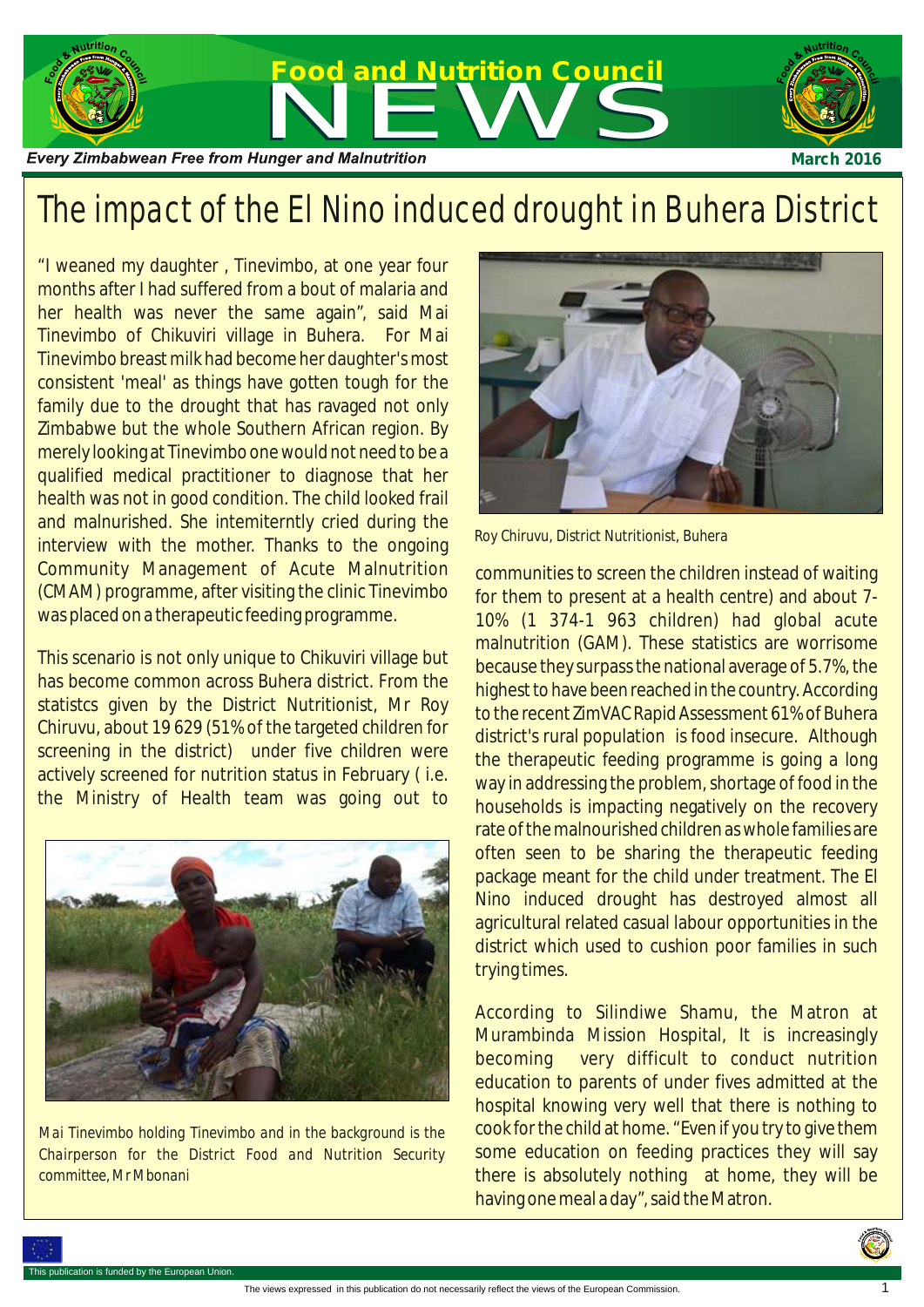

*Lundie Shamu, Matron at Murambinda Mission* 

She also said malnourished children are presenting late at the health facility which is a cause of concern as the health of the child would have deteriorated so much. The challenge associated with giving nutrition education is not only affecting health services personnel at institutions but also the Village Health Workers (VHWs) on the ground as they also educate their clients at home on 'diatery' issues.

One village health worker, Venekai Jaravaza, from Matarauswa village said visiting clients especially on Anti-Retroviral Therapy (ART) has become a tall order for her as most of her clients are now defaulting on taking medicine due to non-availability of food in the house as most of the medication requires that one takes food first. "Worse still, to talk about diatery diversity to our clients will be a mockery as they dont have any food in the house", said Venekai. She also lamented on her case load saying she is providing this voluntary services to about six villages which are far apart hence has to walk very long distances which is a bit overwhelming.



*Venekai Jaravaza, Village Health Worker, Buhera*

This project is funded by the European Union.

Long distances to the nearest health centre is one challenge that has excerbated the plight of families in the district. Ndakaitei Mukarati aged 63 years has to walk for 4 hours to Buhera Rural Hospital with her 5 year old grand-daughter who was born HIV positive for check up and collection of her drugs. To make matters worse the grandchild is not attending Early Child Development (ECD) school like other children of her age because the grand mother does not have any food to give her. " My grand daughter is on HIV medication and you know that these drugs need food, so sending her to school on an empty stomach will be abusing her as chances of her fainting there are high", said Mbuya Mukarati. Cases of children not attending school because of no food in the household have become common in the district. "Hard hit families are failing to send children to school due to hunger", said Venekai, the Village health Worker for the area. Quick introduction of the school feeding programme will go a long way in mitigating against the drop in school attendance.

The water situation in the district is generally precarious as water source levels have declined. According to the District Development Fund (DDF) District Coordinator, most rivers in the district are not flowing and dams are at their lowest levels. There are 56 dams in the district, 29 of which have been adversely affected by siltation. All in all the district boasts of 1 255 water points (870 boreholes and 385 deep wells). Of the 870 boreholes 64 are not functional as they need some rehabilitation. Water levels in the functional boreholes and deep wells are said to be very low resulting in inadequate water for both domestic use and livestock watering. The critical water situation in the district has led to spontaneous outbreaks of diarrheal diseases. "There is a rise in diarrheal diseases because they have to go for long distances to fetch water to wash their hands; they don't properly follow the procedures for hand washing because they don't have the water readily available at home", said Sister Shamu, the Matron at Murambinda Mission Hospital. The District Development Fund (DDF) is incapacitated when it comes to attending to faults on the boreholes as it does not have a single vehicle at the station and relies on use of a tractor to attend to emergencies. Asked how they were dealing with the siltation problem in dams the DDF District Coordinator had this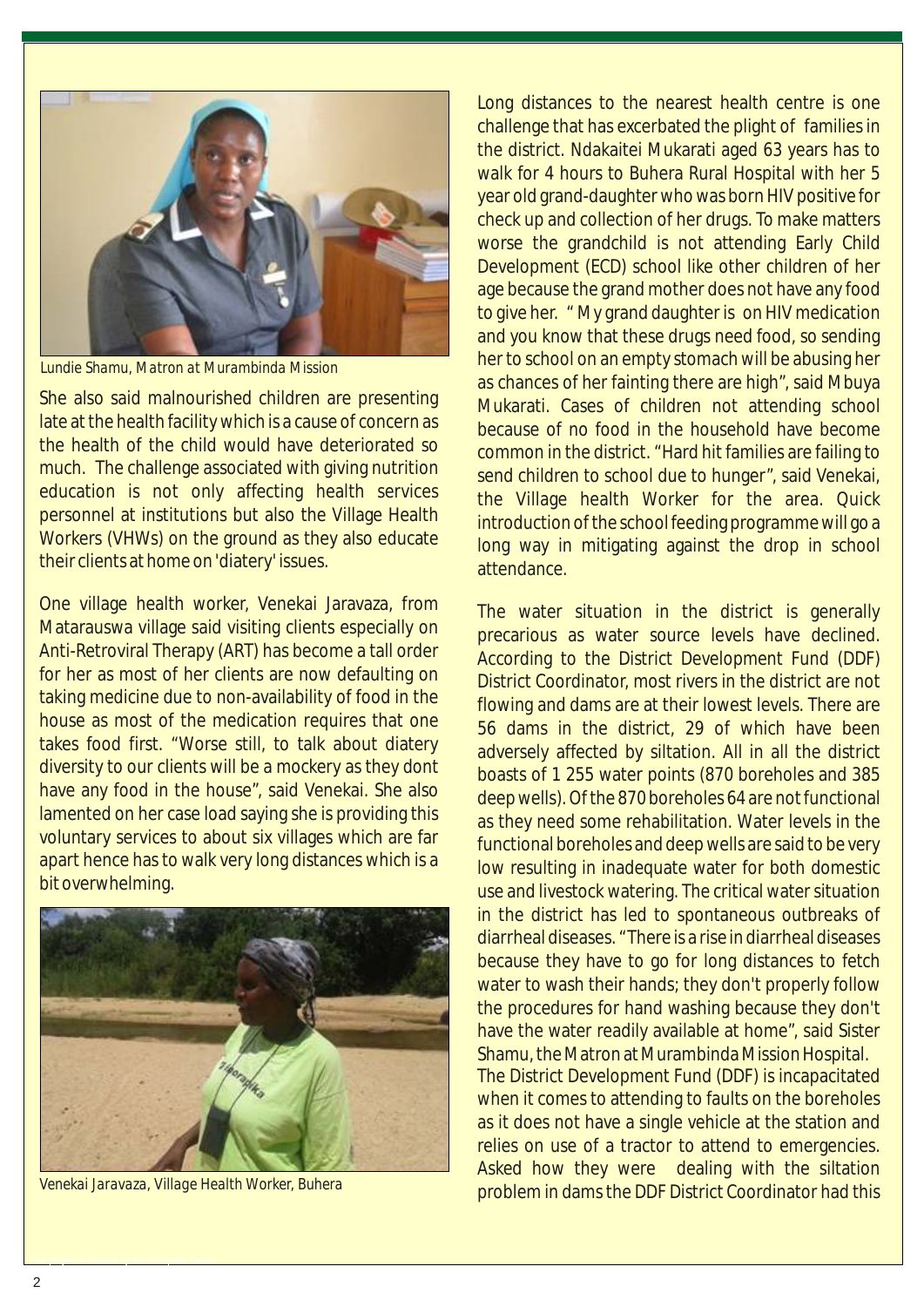to say, " we don't have the equipment to de-silt; for those dams that have been washed away we need resources such as cement, labour and reinforcements but these resources are hard to come by". Not having adequate water for domestic use is a recipe for disaster as diarrheal and other diseases thrive under such conditions.

Livestock has not been spared of this drought as a sizable number of cattle have been reported dead due to hunger in the district. According to the ZimVAC Rapid Assessment report 424 cattle deaths have been reported as at February 2016. This has negatively impacted on the household potential income source as some households would sell their livestock to purchase food.

A visit to Gogo Ripisai Manhonge's homestead in Buhera confirmed the importance of livestock as she had recently exchanged her turkey for a bucket of maize grain to feed her grandchildren.

Murambinda growth point has become a hive of activity with teenage girls seen loitering at odd hours trying to make ends meet but exposing themselves to the dreaded HIV/AIDS scourge. Young girls are engaging in prostitution activities just for a meal.

All hope is not lost as Government and development partners are battling to make sure that no-one dies of hunger in the district let alone the whole country. A number of mitigatory programmes are running across the district courtesy of Government and its



*Ringisai Manhonge standing in front of her whole harvest from her scotched field*

development partners. Evidence on the ground shows that assistance is not reaching all the needy vulnerable households due to limited resources. Reports coming from the Buhera District Food and Nutrition Committee (DFNSC) secretariat (i.e. Ministry of Health District Nutritionist) confirms such gaps. The Government drought relief programme spearheaded by the department of Social Welfare is currently running although not all targeted households are getting the 50kg bag of maize grain on a monthly basis simply because resources do not allow. More details on food distribution in the district could not be obtained as the Social Services Officers were in the filed during the time of the visit. There are some nutrition and water and sanitation activities also being undertaken in selected wards by World Vision, Goal, China Aid and other NGOs in collaboration with the government of Zimbabwe according to information from the Buhera DFNSC.

**Picture Gallery**





*A scotched field at a household in Buhera This empty grannary should be having something in a normal year by this time of the year*